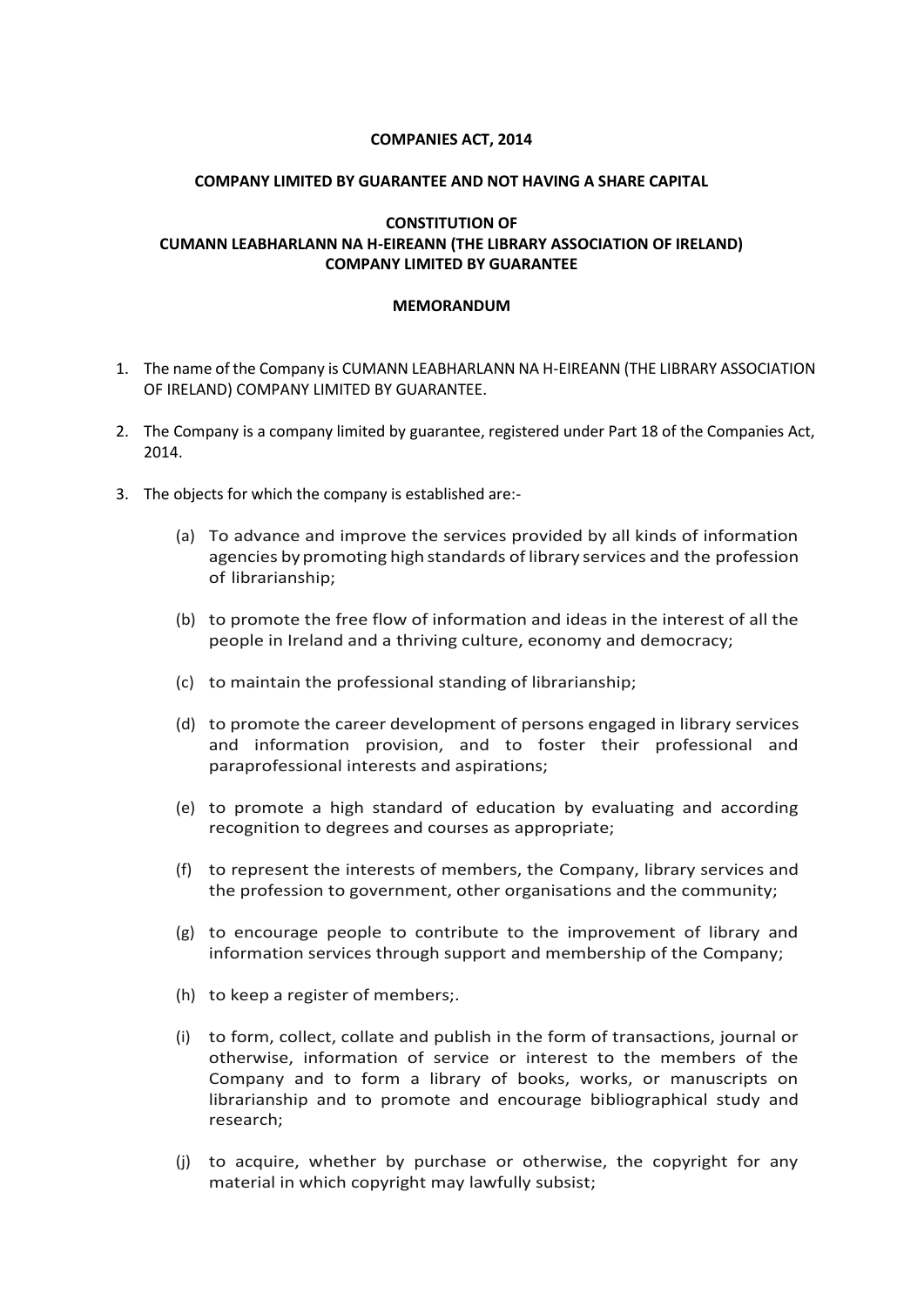- (k) to organise such conferences, social and other functions as may promote the interests of the Company;
- (l) to borrow, or raise, or secure the payment of money for the purpose of the Company,];
- (m) to purchase or otherwise acquire all freehold and leasehold premises, lands and buildings, and all other property, real and personal, which the Company for the purpose thereof may from time to time think proper to acquire and which may lawfully be held by them;
- (n) For the purpose of resale, letting, sub-letting or surrender, to dispose of such property or any part thereof, and erect upon such land any building for the purpose of the Company, and alter and add to any building erected upon any such land;
- (o) to accept and hold gifts of money or property;
- (p) to undertake all matters which are incidental or conducive to the attainment of these objects.

Provided that the Company shall not support with its funds any object, or endeavour to impose on or procure to be observed by its members or others, any regulations, restrictions, or condition, which, if an object ofthe Company, would make it a Trade Union.

- (q) To engage in any business, which may seem to the Company capable of being conveniently carried on in connection with the above main object or calculated directly or indirectly to enhance the value of or render profitable any of the Company's property, rights orinterests.
- (r) To make, draw, accept, endorse, issue, discount, and otherwise deal with promissory notes, bills of exchange, cheques, letters of credit, electronic payments, circular notes and other such instruments.
- (s) To acquire by purchase, exchange, lease, fee farm grant or otherwise, either for an estate in fee simple or for any less estate or interest, whether immediately or reversionary, and whether vested or contingent: any lands, tenements or hereditaments of any tenure, whether subject or not to any charges or encumbrances and to hold and farm and work or manage or to sell, let, alienate, mortgage, lease or charge land, house property, shops, flats, maisonettes, reversions, interests, annuities, life policies and any other property real or personal, movable or immovable, either absolutely or conditionally and either subject to or not to any mortgage, charge, ground rent or other rents or encumbrances and to pay for any lands, tenements, hereditaments or assets acquired by Company in cash or debentures or obligations of the Company, whether fully paid or otherwise, or in any other manner.
- (t) To guarantee, support or secure, whether by personal covenant or by mortgaging or charging all or any part of the undertaking, property and assets (present and future) of the Company, or all such methods, the performance of the obligations of and the repayment or payment of the principle amounts and interest of any person, firm or Company or the dividends or interest of any securities, including (without prejudice to the generality of the foregoing) any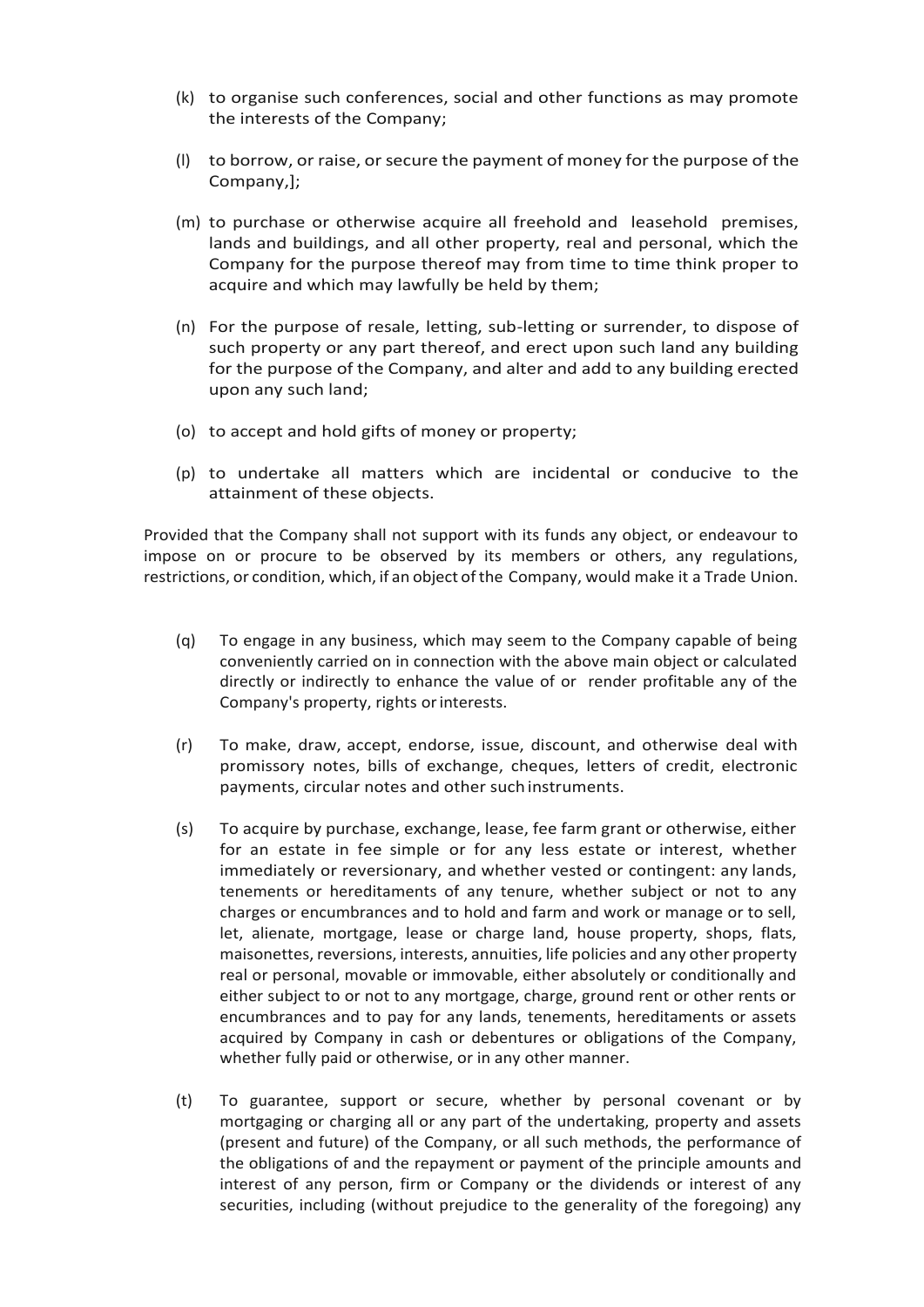company which is the Company's holding company or subsidiary or associated company.

- (u) To purchase or otherwise acquire and carry on the whole or any part of the business property, goodwill and assets of any company carrying on or proposing to carry on any business which the Company is authorised to carry on or which can be conveniently carried on in connection with the same, or may seem calculated directly or indirectly to benefit the Company, or possessed of property suitable for the purposes of the Company, and as part of the consideration for any of the acts or things aforesaid or property acquired to undertake all or any of the liabilities of such company or to acquire an interest therein, amalgamated with or enter into any arrangement for sharing profits, or for co-operation, of for limiting competition or for mutual assistance with any such company and to give, issue or accept cash or any shares, debentures or other securities that may be agreed upon, and to hold and retain or sell, mortgage and deal with any shares, debentures or securities so received.
- (v) To promote any company for the purpose of acquiring all or any of the property or liabilities of the Company, or if undertaking any business or operations which may appear likely to assist or benefit the Company or to enhance the value of or render more profitable any property, assets or business of the Company, or for any other purpose which may see directly or indirectly calculated to benefit the Company.
- (w) To enter into any arrangements with any government or authority, supreme, municipal, local or otherwise, or company that may seem conducive to the Company's main object(s), and to obtain from any such governmentauthority or company, any charters, contracts, decrees, rights, privileges, and concessions andtocarryout,exercise andcomplywithany such arrangements, charters, contracts, decrees, rights, privileges and concessions.
- (x) To raise or borrow money, and to secure the payment or money by the issue of or upon debentures or debenture stock, perpetual, terminable or otherwise, or bonds or other obligations, charged or not charged upon, or by mortgage, charge, hypothecation, lien or pledge of the whole or any part of the undertaking, property, assets and rights of the Company, both present and future, and generally in such other manner and on such terms as may seem expedient, and to issue any of the Company's securities. For such consideration and on such terms as may be thought fit, including the power to pay interest on any money so raises or borrowed: and also by a similar mortgage, charge, hypothecation, lien or pledge, to secure and guarantee the performance by the Company of any obligation or liability it may undertake, and to redeem or pay off any such securities.
- (y) To create, maintain, invest and deal with any reserve or sinking funds for redemption of obligations of the Company, or for depreciation of works or stock, or any other purpose to advance the main object(s) of the Company.
- (z) To grant pensions, gratuities, allowances or charitable aid to any person who may have served the Company as an employee, or to the wives, husbands, children or other dependents of such person provided that such pensions, gratuities, allowances or charitable aid shall be no more than that provided by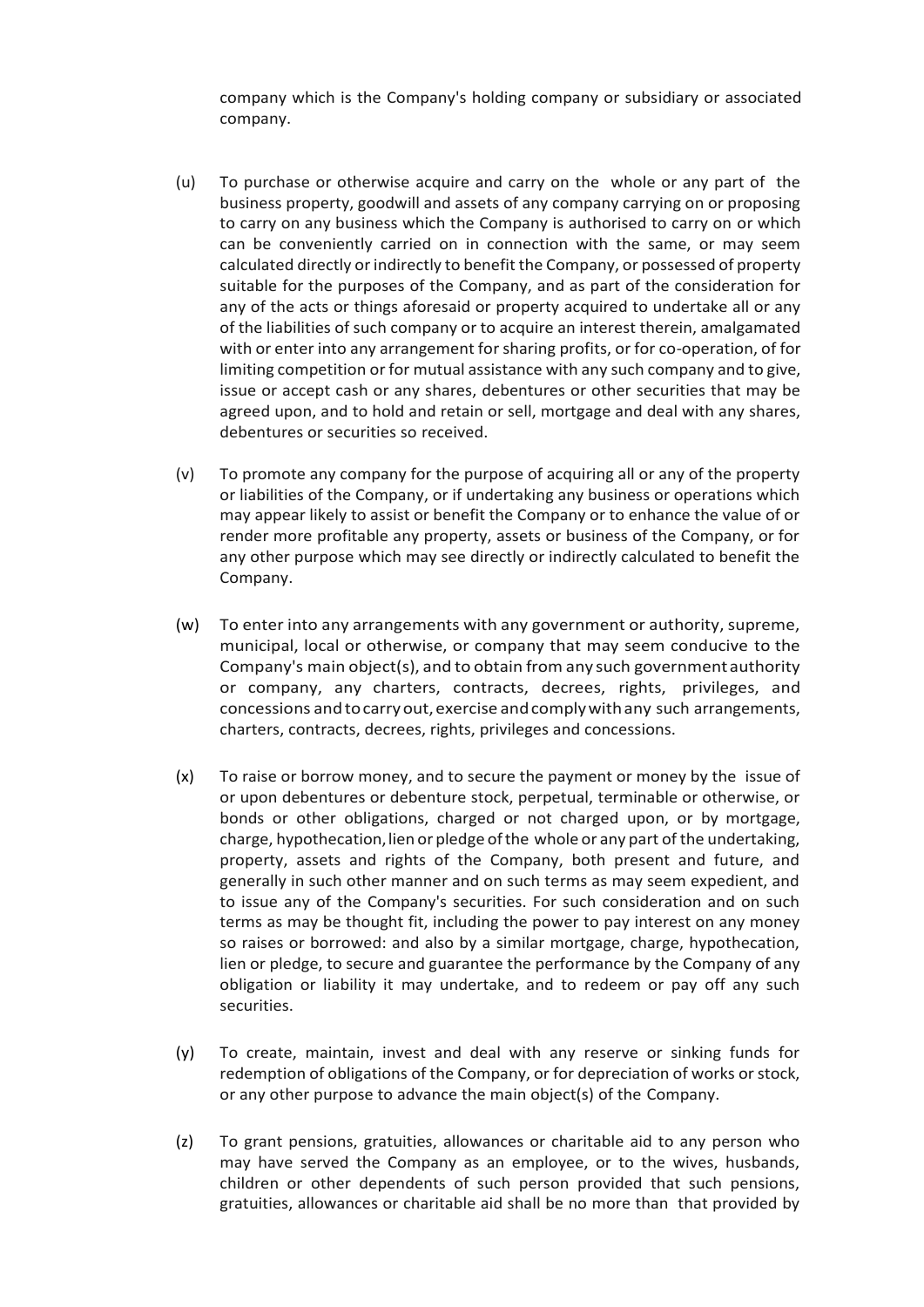a pension scheme covered by Part 30 or the Taxes Consolidation Act, 1997 and provided that such pension scheme has been operated by the company and the beneficiary of the pensions, gratuities, allowances or charitable aid, or their spouse or parent, has been a member of the occupational pension scheme while employed by the company; and to make payments towards insurance and to form and contribute to provident and benefit funds for the benefit of any persons employed by the Company and to subscribe or guarantee money for charitable objects.

- (aa) To promote freedom of contact and to resist, insure against, counteract and discourage interference therewith to join any lawful federation, union, association or party and to contribute to the funds thereof, or do any other lawful act or thing with a view to preventing or resisting directly or indirectly any interruption of or interference with the Company or any other trade or business or providing or safeguarding against the same, or resisting or opposing any strike movement or organisation which may be thought detrimental to the interest of the Company or its employees and to subscribe to any association or fund for any such purposes.
- (bb) To procure the Company to be registered or recognised in any foreign country, colony, dependency or place.
- (cc) To pay all or any expenses of, incidental to or incurred in connection with the formation and incorporation ofthe Company and the raising ifitsloan capital, or to contract with any person or company to pay the same, and to pay commissions to brokers and others for underwriting, placing, selling or guaranteeing the subscription of any debentures or securities of the Company.
- (dd) To do all or any of the above things on any part of the world, and as principals, agents, contractors, trustees or otherwise, and either by or through trustees, agents sub-contractors or otherwise and either alone in partnership or conjunction with any person or company, and to contract for the carrying on of any operation connected with the Company's main object by any person orcompany.
- (ee) To do all such other things as may be deemed incidental or conducive to the attainment of the above main objects as set out from (a) to (p).

And it is hereby declared that in the construction of this Clause, the word"company", exceptwhereusedinreferencetothisCompany,shall be deemed to include any person or partnership or other body of persons, whether incorporated or not incorporated and whether domiciled in Ireland or elsewhere and words denoting the singular number only shall include the plural number and vice versa.

## **WINDING UP**

3. If upon the winding up or dissolution of the Company there remains after the satisfaction of all its debts and liabilities, any property whatsoever, the same shall not be paid to or distributed among the members of the Company but shall be given or transferred to non profit organisations having objects similar to the main object(s) of the Company..

#### **INCOME AND PROPERTY**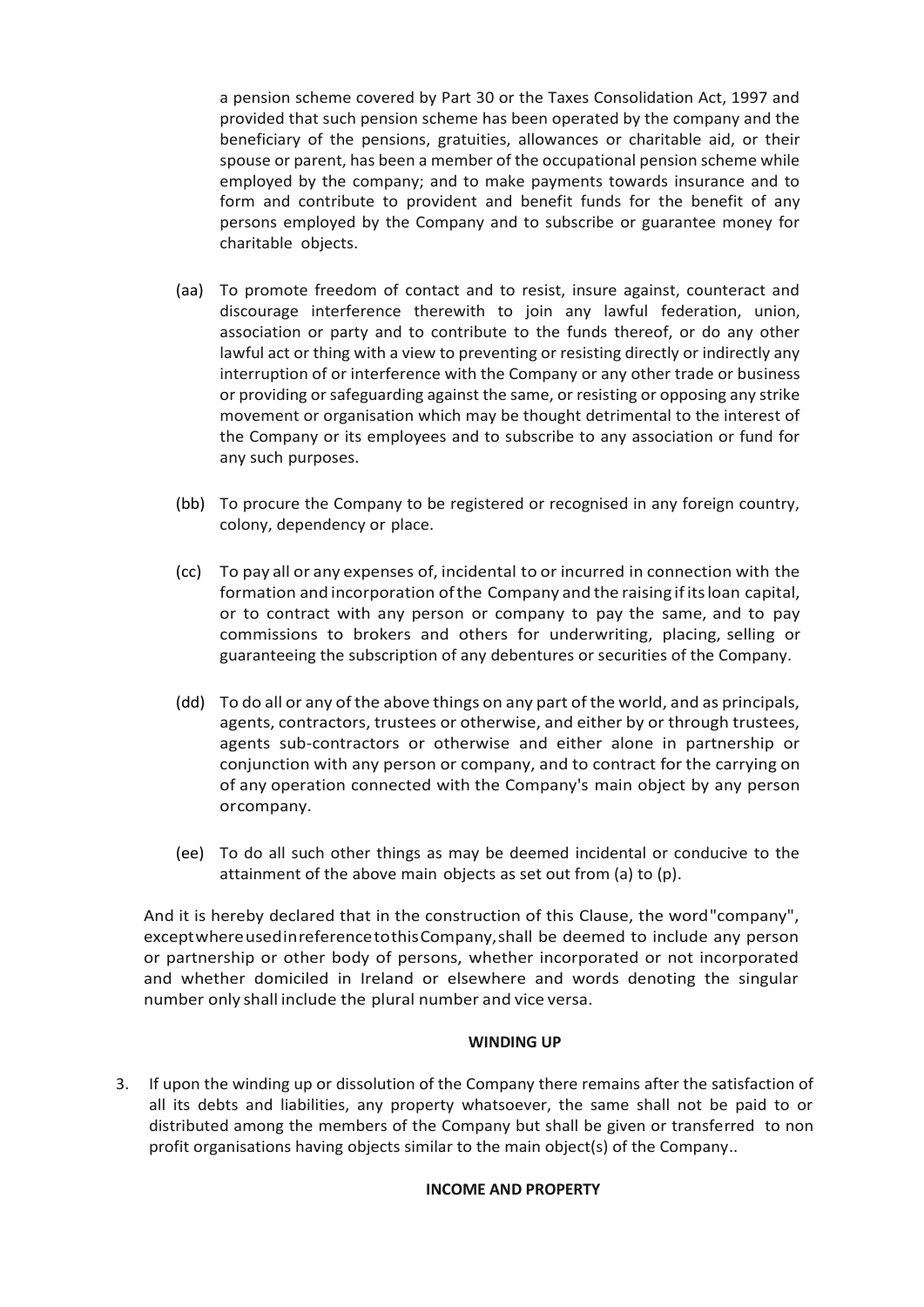4. The income and property of the Company whencesoever derived shall be applied solely towards the promotion of the objects of the Company asset forth in this Memorandum of Association and no portion thereof shall be paid or transferred directly or indirectly by way of profit to any person who is or has been a member of the Company, or to any person claiming through him/her, provided that nothing herein contained shall prevent the payment in good faith of reasonable or proper remuneration to any officers or servants of the Company, or to any one, although a member of the Company, for services rendered to the Company, but so that no member of the Board shall be appointed to any salaried office of the Company, or to any office of the Company paid by fees, and that no remuneration or other benefit in money or money's worth shall be given by the Company to any member of such Board of Directors except out of pocket expenses and interest at the rate agreed beforehand on money lent or reasonable or proper rent for premises demised or let to the Company, provided that the provision last aforesaid shall not apply to any payment to any transport company or utility of which a member of the Board may be a member, or any other company in which such member shall not hold more than one-hundredth part of the capital, and such member shall not be bound to account for any share of the profits he may receive in respect of any such payment

# **ADDITIONS, ALTERATIONS OR AMENDMENTS**

5. No addition, alteration or amendment shall be made to or in the provisions of this Memorandum of the Constitution for the time being in force unless the same shall have been previously approved in writing by the Revenue Commissioners.

# **KEEPING ACCOUNTS**

- 6. Annual accounts shall be kept and made available to the Revenue Commissioners onrequest.
- 7. The liability of the members is limited.
- 8. Every member of the Company undertakes to contribute to the assets of the Company, ifthe Company iswound upwhile heorshe isamember or iswound up within one year after the date on which he or she ceases to be a member, for-

a. the payment of the debts and liabilities of the Company contracted before he or she ceases to be a member and the costs, charges and the costs, charges and expenses of winding up; and

> b. the adjustment of the rights of the contributories among themselves,

such amount as may be required, not exceeding  $E1$ .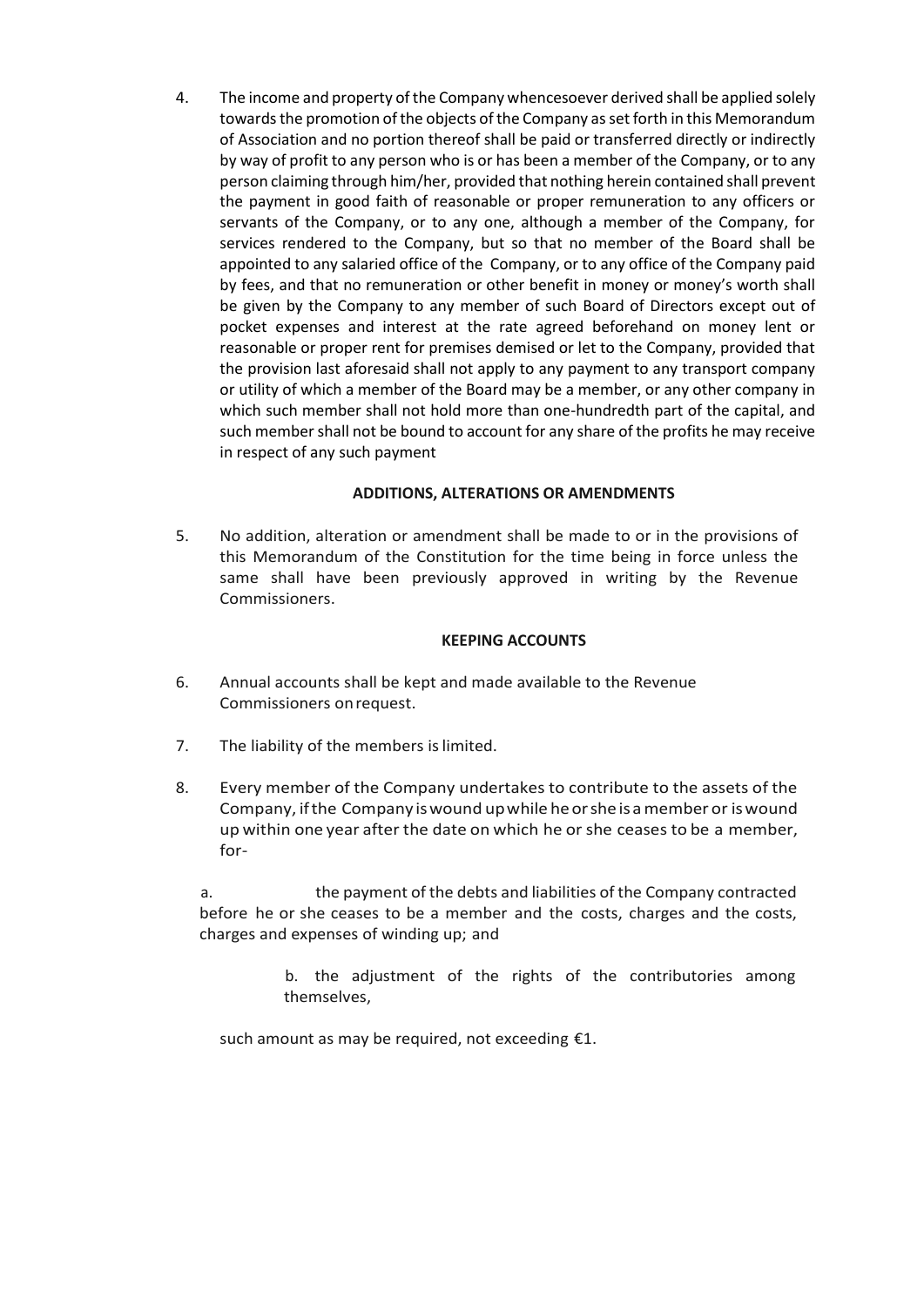#### **COMPANIES ACT, 2014**

#### **COMPANY LIMITED BY GUARANTEE AND NOT HAVING A SHARE CAPITAL ARTICLES OF ASSOCIATION OF**

## **CUMANN LEABHARLANN NA H-EIREANN (THE LIBRARY ASSOCIATION OF IRELAND) COMPANY LIMITED BY GUARANTEE**

#### **PRELIMINARY**

The Regulations contained in the Companies Act, 2014 shall apply to the Company save in so far as they are excluded or verified hereby.

1. In these Articles:-

"Fellows" means shall be personal members who hold a recognised professional qualification in librarianship, and who have satisfied the agreed criteria for fellowship. are elected to Fellowship of the Library Association of Ireland. The authorised titles of Fellows shall be Comhalta de Chumann Leabharlann na hÉireann (CCLÉ), or, Fellow of the Library Association of Ireland (FLAI)

"the Act" means the Companies Act, 2014.

"the Directors" means the Directors for the time being of the Company or the Directors present at a meeting of the Board of Directors and includes a person occupying the position of Director by whatever name called;

"the Rules" means the Rules that govern the Company as agreed by the directors and approved by the members from time to time;

"Secretary" means any person appointed to perform the duties of the Secretary of the Company;

"the Seal" means the Common Seal of the Company;

"the Office" means the registered office for the time being of the Company.

Expressions referring to writing shall, unless the contrary intention appears, be construed as including reference to printing, lithography, photography and any other modes of representing or reproducing words in a visible form.

Unless the contrary intention appears, words or expressions contained in these Articles shall bear the same meaning as in the Act, or any statutory modification thereof in force at the date at which these Articles become binding on the Company.

#### **MEMBERS**

2. The number of members with which the Company proposed to be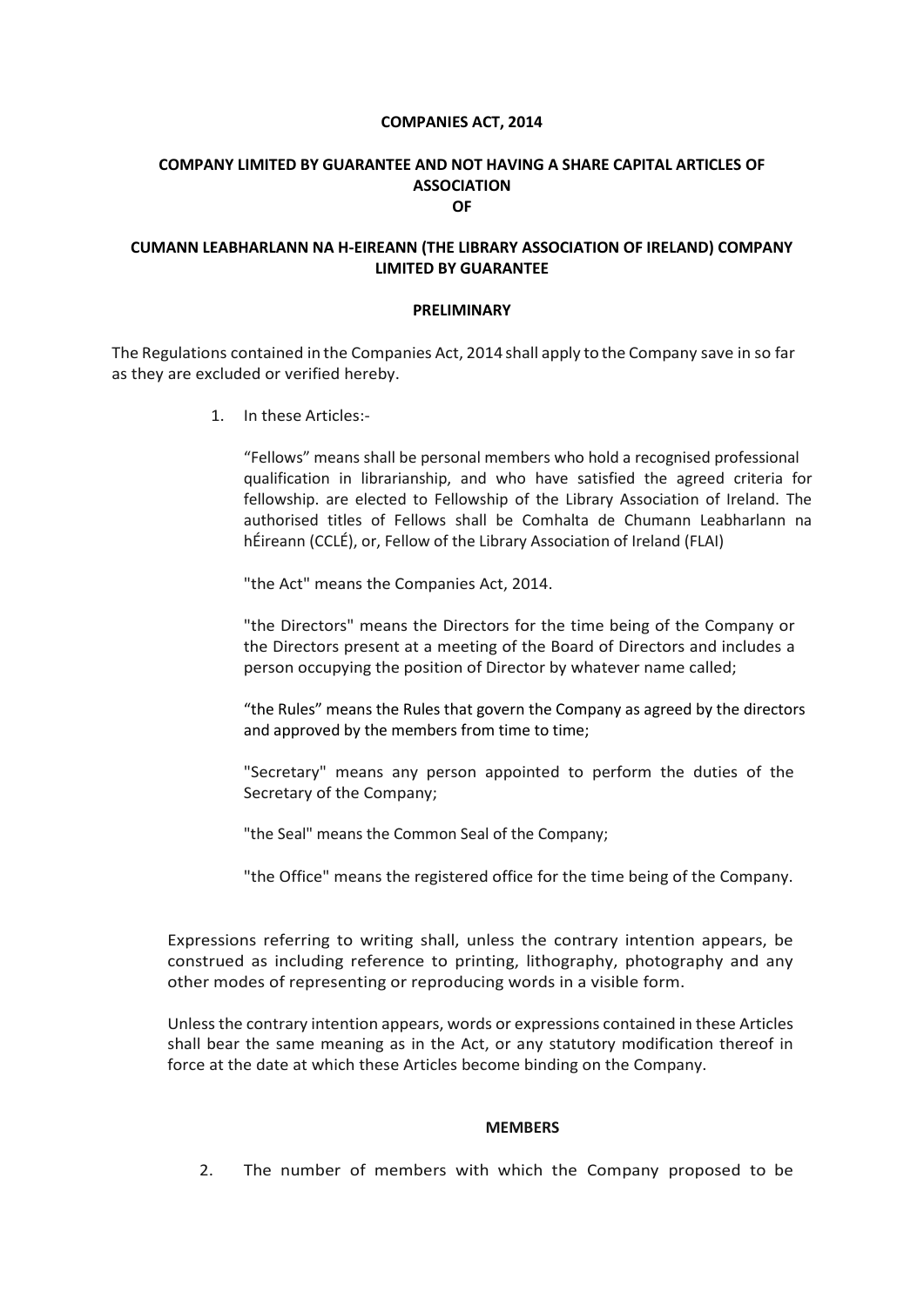registered is one thousand but the Directors may from time to time register an increase of members

- 3. The rights and liabilities attaching to any Members of the Company may be varied from time to time by a Special Resolution of the Company.
- 4. Members can be individuals or organisations as set out in the Company Rules.

#### **Election of Members**

- 5. Applications for membership of any category shall be made in such manner and such forms as the Directors may prescribe.
- 6. The admission of any applicant for any category of membership as defined in the Company Rules, shall be decided by the Board of Directors. To secure admission the proposal must be passed by a majority of at least two-thirds of the Board of Directors, if voting is necessary. No record shall be made in the Minutes of the Meeting of any name or any person or institution who fails to secure admission.
- 7. Every member who is elected shall be informed of his/her election by the Secretary and thereupon a copy of the Constitution of the Company shall be made available to him/her via email. Elections of Honorary Fellows shall take place at the General Meetings of the Company. All names submitted for election at this meeting shall have been previously submitted to and approved by the Council.
- 8. The Directors shall from time to time present at the General Meetings of the Company or publish otherwise the names of candidates who have been elected.

#### **GENERAL MEETINGS**

- 9. All general meetings of the Company shall be held in the State.
- 10. (1) Subject to paragraph (2), the Company shall in each year hold a general meeting as its Annual General Meeting in addition to any other meetings in that year and shall specify the meetings as such in the notices calling it; and not more than 15 months shall elapse between the date of one Annual General Meeting of the Company and that of the next.

(2) Subject to Article 10, the Annual General Meeting shall be held at such time and at such place in the State as the Directors shall appoint.

- 11. All General Meetings other than Annual General Meetings shall be called Extraordinary General Meetings.
- 12. The Directors may, whenever they think fit, convene an Extraordinary General Meeting and Extraordinary General Meetings shall also be convened on such requisition or in default may be convened by such means as provided by Section 176 to Section 179 of the Act.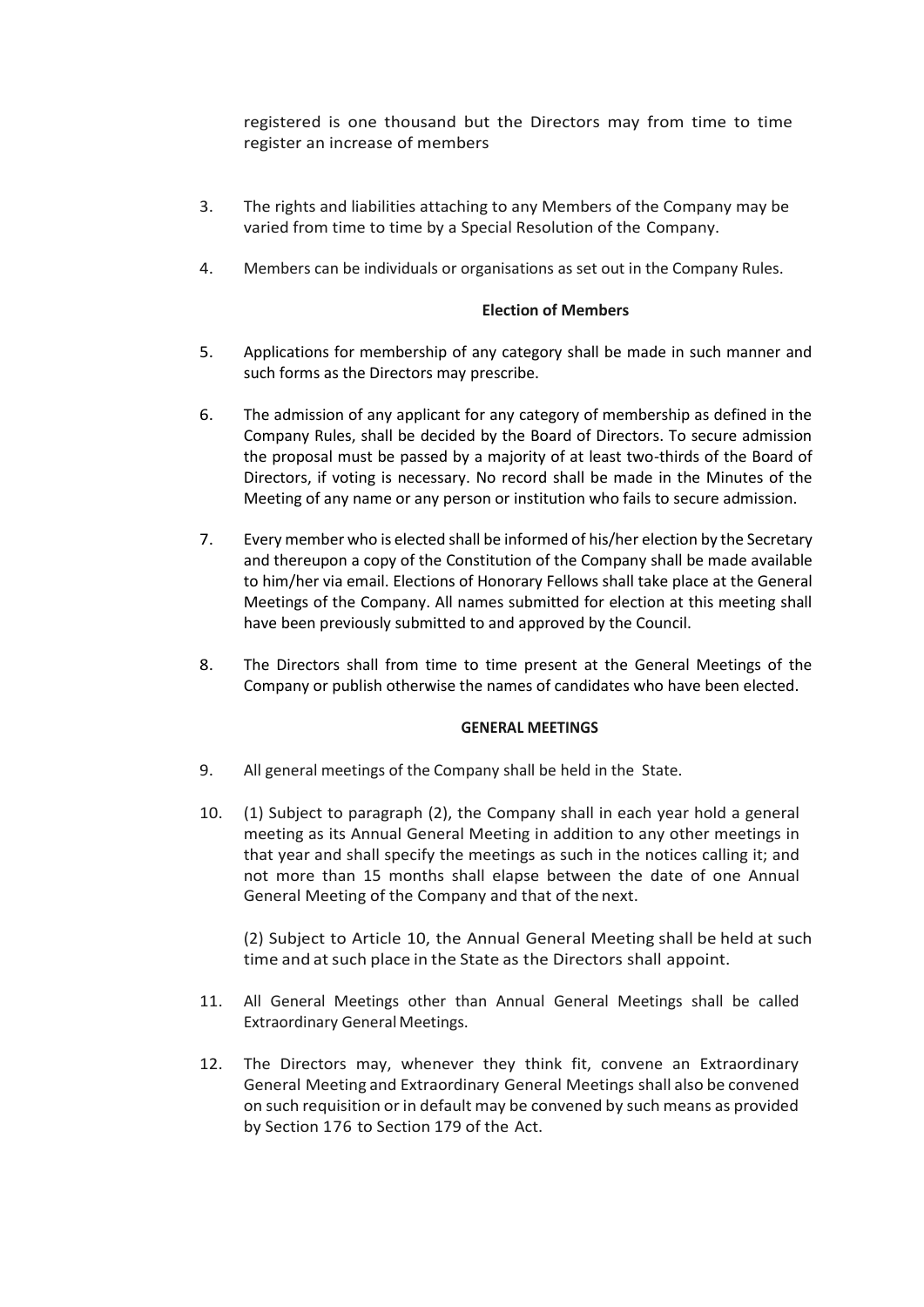#### **NOTICE OF GENERAL MEETINGS**

- 13. SubjecttoSections181 oftheActanAnnualGeneral Meetingandameeting called for by passing of a special resolution shall be called by 52 days notice in writing at the least and a meeting of the Company (other than an Annual General Meeting or a meeting for the passing of a special resolution) shall be called by 14 days notice in writing at the least. The notice shall be exclusive of the day on which it is served or deemed to be served and of the day for which it is given and shall specify the place, the day and the hour if meeting and in the case of special business and general nature of that business, and shall be given in manner hereinafter mentioned to such persons as are under the Articles of the company entitled to receive notices from the company.
- 14. The accidental omission to give notice of a meeting to or the non-receipt of notices of a meeting by any person entitled to receive the notice shall not invalidate the proceeding at that meeting.

## **PROCEEDINGS AT GENERAL MEETINGS**

- 15. All business shall be deemed special that is transacted at an Extraordinary General Meeting, and also that is transacted at an Annual General Meeting, with the exception of the consideration of the accounts, balance sheets and the reports of the Directors and Auditors, the election of Directors in the place of those retiring, the re-appointment if the retiring Auditors and the fixing of the remuneration of the Auditors.
- 16. Twenty member present at the General Meeting shall be a quorum.
- 17. If within half an hour from the time appointed for the meeting a quorum is not present, the meeting shall be adjourned, to such other day and at such other time and place as the Directors may determine, and if at the adjourned meeting a quorum is not present within half an hour from the time appointed for the meeting, the members present shall be a quorum.
- 18. The Chair, if any, of the Board of Directors shall preside as chairperson at every general meeting of the Company and shall be the President of the Company, as per the Company Rules. If the President is not present within 15 minutes after the time appointed for the holding of the meeting or is unwilling to act, the Directors present shall elect one of their number to be Chairperson of the meeting.
- 19. If at anymeeting no Directoriswilling toact as Chairperson orif no Director is present within 15 minutes after the time appointed for holding the meeting, the members present shall choose one of their number to be Chairperson ofthe meeting.
- 20. The Chairperson may with the consent of any meeting at which a quorum is present (and shall, if so directed by the meeting) adjourn the meeting from time to time and from place to place, but no business shall be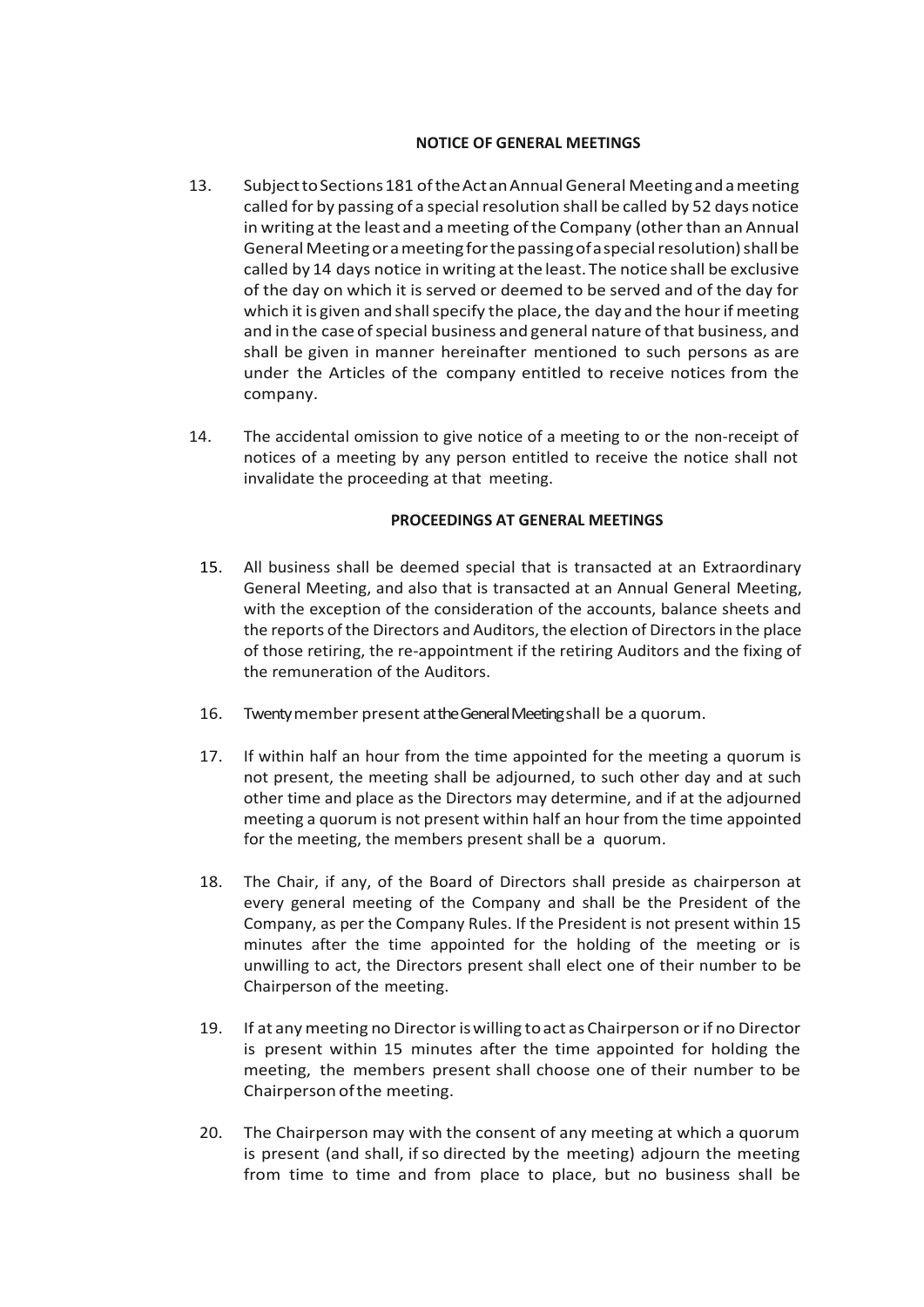transacted at anyadjournedmeetingotherthatthebusinessleftunfinished at the meeting at which the adjournment took place. When a meeting is adjourned for 30 days or more, notice of the adjourned meeting shall be given as in the case of the original meeting. Save as aforesaid, it shall not be necessary to give any notice of an adjourned meeting or ofthe business to be transacted at an adjourned meeting.

- 21. At any general meeting a resolution put to the vote of the meeting shall be decided on a show of hands unless a poll is (before or on the declaration of the results of the show of hands) demanded:-
- (a) By the Chairperson, or
- (b) By five members present in person or by proxy at a general meeting of it shall be a quorum,

Unless a poll is so demanded, a declaration by the Chairperson that a resolution has, on a show of hands been carried or carried unanimously or by a particular majority or lost, and an entry to that effect in the book containing the minutes of proceedings of the Company shall be conclusive evidence of the fact without proof of the number or proportion of votes recorded in favour of or against such resolution, The demand for a poll may be withdrawn.

- 22. If a poll is duly demanded it shall be taken in such a manner as the Chairperson directs and the result of the poll shall be deemed to be the resolution of the meeting at which the poll was demanded subject to Section 190.
- 23. Where there is an equality of votes, whether on a show of hands or on a poll, the Chairperson of the meeting at which the show of hands takes place or at which the poll is demanded, shall be entitled to a second or casting vote.
- 24. A poll demanded on the election of a Chairperson, or on a question of adjournment shall be taken forthwith. A poll demanded on any other questions shall be taken at such time as the Chairperson of the meeting directs, and any business other than that upon which a poll has demanded may be proceeded with pending the taking of the poll.
- 25. Subject to Sections 193 to 195 of the Act, a resolution in writing signed by the members for the time being entitled to attend and vote on such resolution at a General Meeting (or being bodies corporate by their duly authorised representatives) shall be as valid and effective for all purposes as if the resolution had been passed at a general meeting of the Company duly convened and held, and if described as a special resolution shall be deemed to be a special resolution within the meaning of the Act.
- 26. Every member shall have one vote.
- 27. If a member shall at any time be incapacitated or prevented by illness injury accident or any other circumstances beyond his control (, or in respect of whom an order has been made by any Court, may vote, whether on a show of hands or in a poll, by his/her committee, receiver, guardian, or other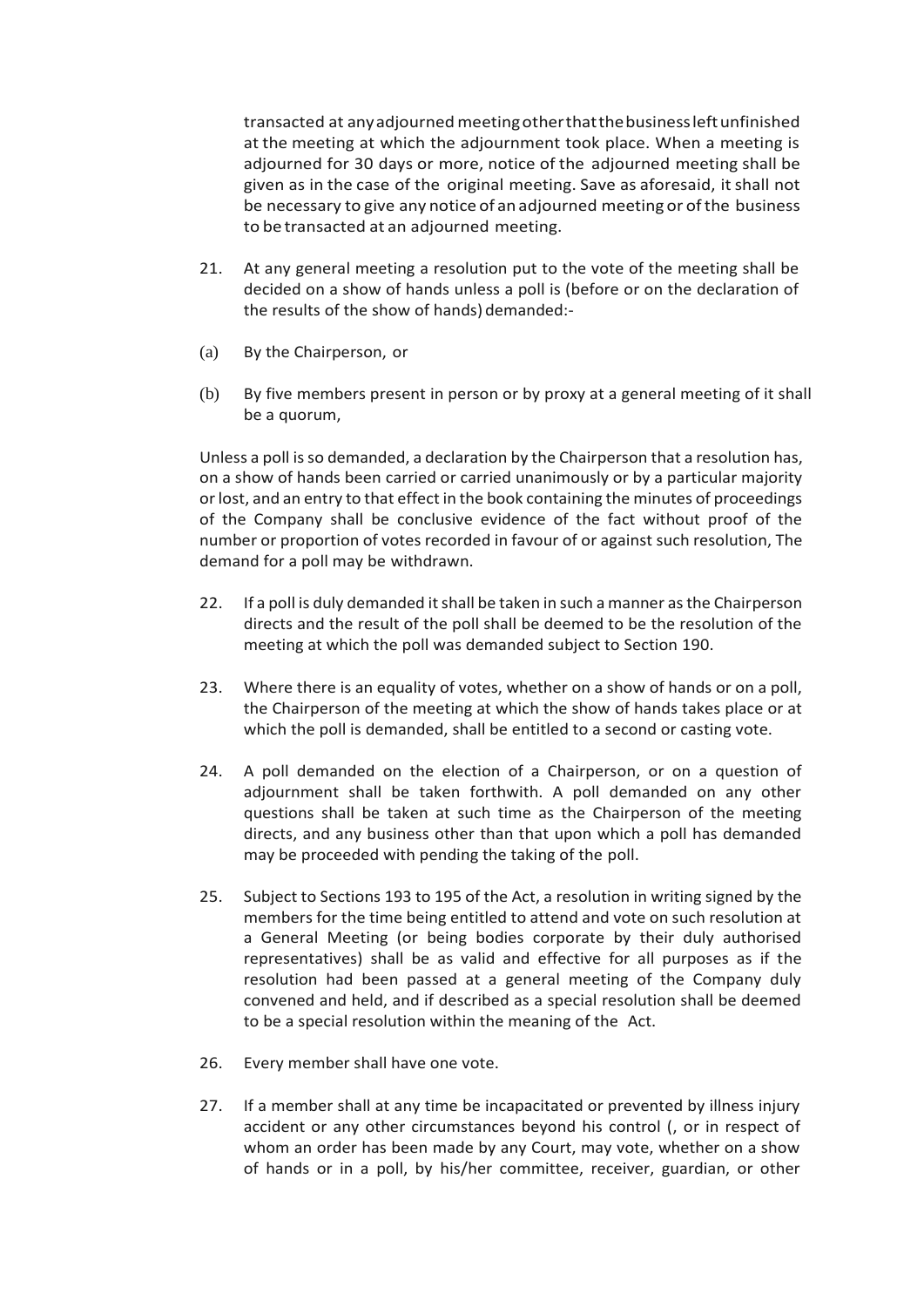person appointed by that Court, and any such committee, receiver, guardian, or other person may vote by proxy on a show of hands or on a poll.

- 28. No member shall be entitled to vote at any general meeting unless all moneys immediately payable by him/her to the Company have been paid.
- 29. Votes may be given either personally or by proxy.
- 30. The instrument appointing a proxy shall be in writing under that hand of the appointer or of his/her attorney duly authorised in writing, or, if the appointer is a body corporate, either under seal or under the hand of an officer or attorney duly authorised. *A* proxy need not be a member of the Company.
- 31. The instrument appointing a proxy and the power of attorney or other authority, if any, under which it is signed or a notarially certified copy of that power or authority shall be deposited at the office or at such other place within the State as is specified for that purpose in the notice convening the meeting not less than 48 hours before the time for holding the meeting or adjourned meeting at which the person named in the instrument proposes to vote, or, in the case of the poll, not less than 48 hours before the time appointed for the taking of the poll and in default the instrument of proxy shall not be treated as valid.
- 32. An instrument appointing a proxy shall be in the following form or a form as near thereto as circumstances permit:-

## **[CUMANN LEABHARLANN NA H-EIREANN. (THE LIBRARY ASSOCIATION OF IRELAND) COMPANY LIMITED BY GUARANTEE]**

I/We, of in the County of , being a member/members of the above named Company, hereby appoint

of

or failinghim as my/our proxy to vote for me/us on my/our behalf at the (annual or extraordinary, as the case may be) general meeting of the Companyto be held on the day of 20 any adjournment thereof.

Signed this day of 20

This form is to be used\* in favour of/against the resolution. Unless otherwise instructed, the proxy will vote as he thinks fit.

\*Strike out whichever is not desired.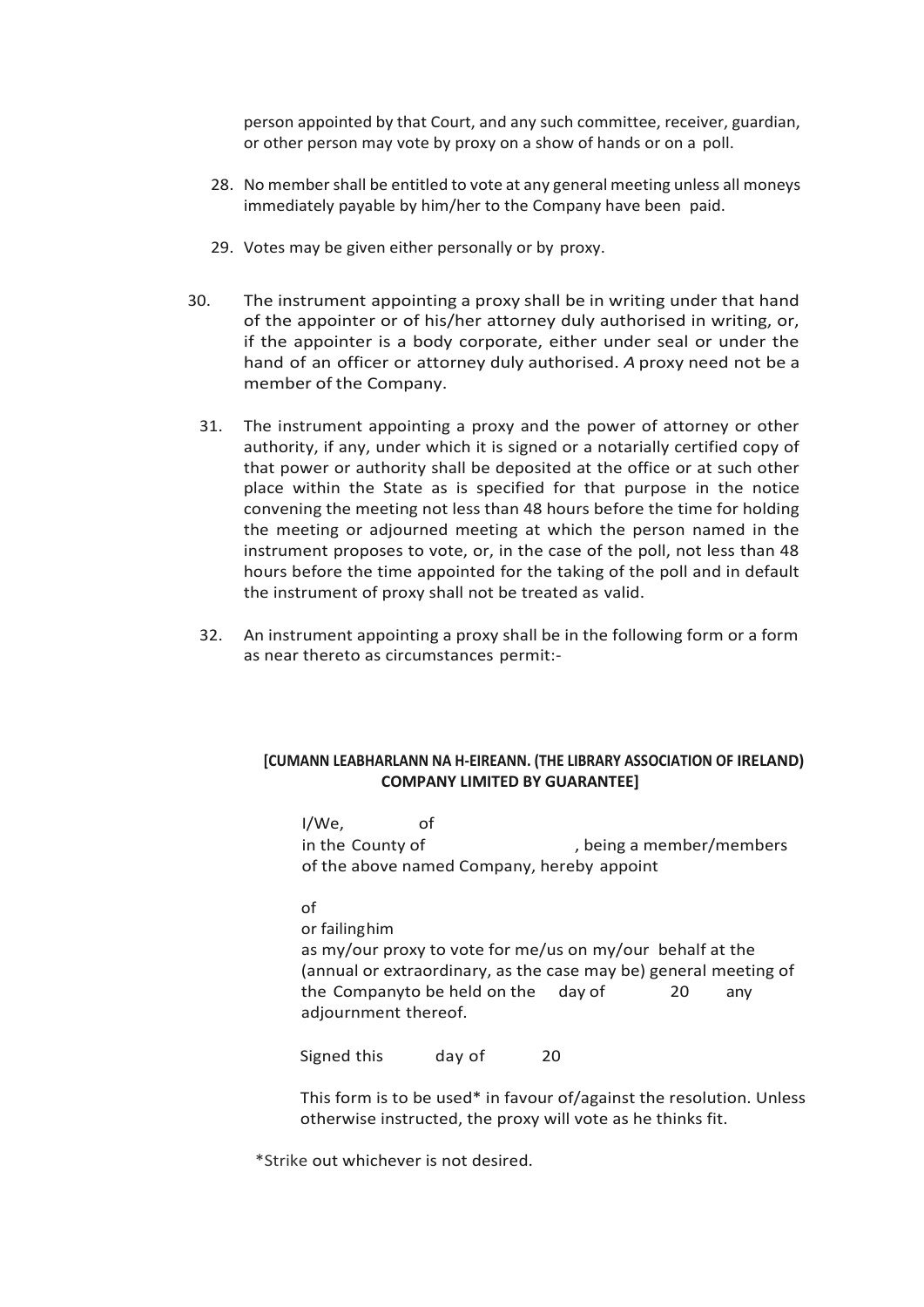- 33. The instrument appointing a proxy shall be deemed to confer authority to demand or join in demanding a poll.
- 34. Avote in accordance with the terms of an instrument of proxy shall be valid notwithstanding the previous death or insanity of the principal or revocation of the proxy or of the authority under which the proxy was executed, if no intimation in writing of such death, insanity or revocation as aforesaid is received by the Company at the office before the commencement of the meeting or adjourned meeting at which the proxy is used.

## **BODIES CORPORATE ACTING BY REPRESENTATIVES AT MEETINGS**

35. A body corporate which is a member of the Company may by resolution of its directors or other governing body authorise such persons as it thinks fit to act as its representative at any meeting of the Company, and the person so authorised shall be entitled to exercise the same powers on behalf of the body corporate which he represents as that body corporate could exercise if it were an individual member of the Company.

# **RESIGNATION, CESSATION AND EXPULSION OF MEMBERSHIP**

36.

- a) A member of any class may by notice in writing to Secretary of the Company resign his/her membership of the Company.
- b) Membership of the Company shall automatically cease on any member's death.
- c) If any member shall refuse or wilfully neglect to comply with any of these Articles of Association or shall have been guilty of such conduct as in the opinion of the Directors either shall have rendered him/her unfit to remain a member of the Company or shall be injurious to the Company, legal proceedings may be instigated by the Company to redress the situation provided that he shall have been given notice and shall have been afforded an opportunity of giving orally or in writing to the Directors any explanation or defence as he may thinkfit.

## **DIRECTORS**

37. The number of the Directors shall be 23 and unless and until determined by the Company in general meeting.The number of Directors and the names of the first Directors shall be determined in writing by the subscribers to the Constitution or a majority of them.

# **POWERS AND DUTIES OF DIRECTORS**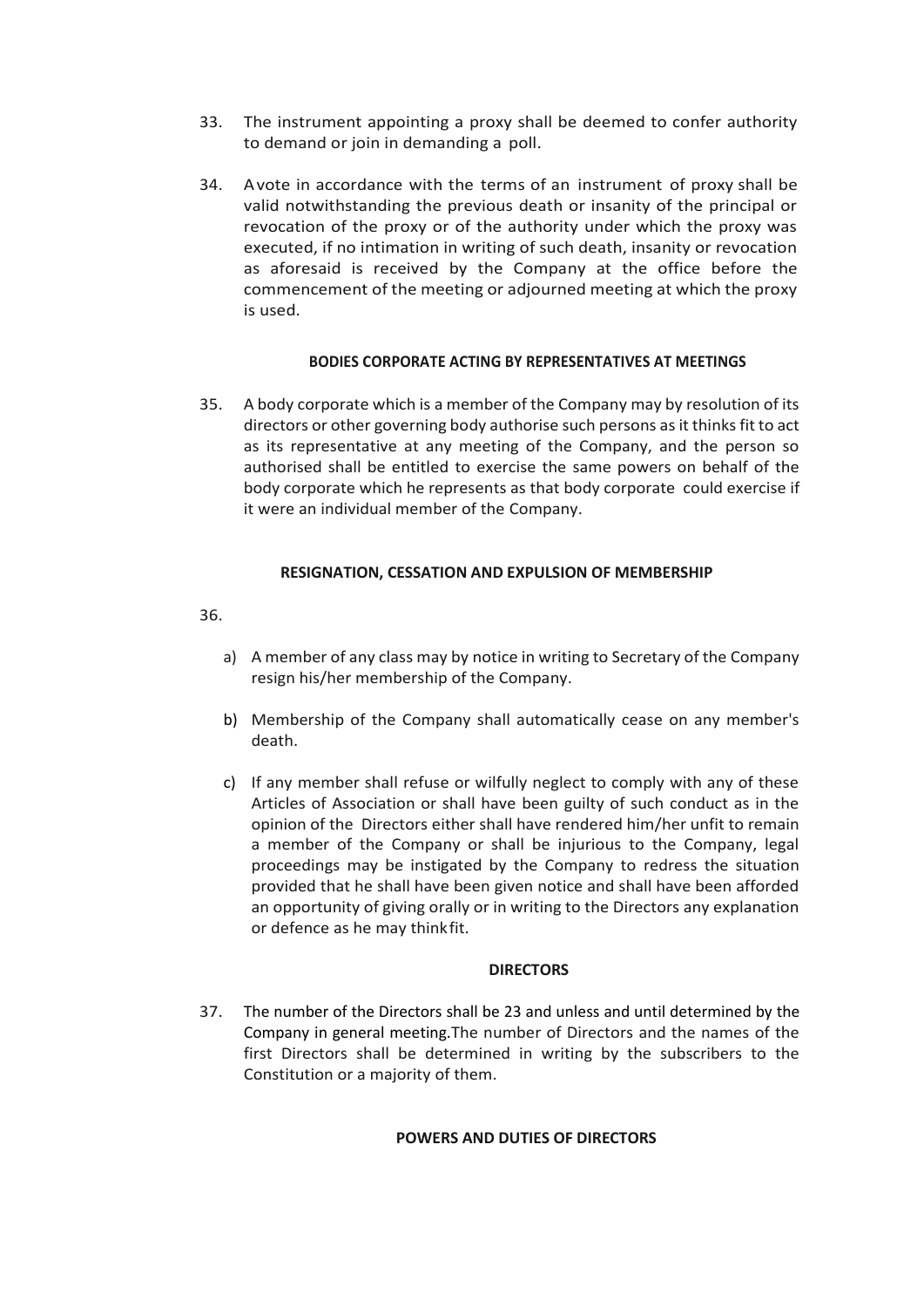- 38. The business of the Company shall be managed by the Directors, who may pay all expenses incurred in promoting and registering by the Company, and exercise all such powers of the Company as are not by the Act or Articles required to be exercised by the Company in general meeting subject nevertheless to the provision of the Act and these Articles and to such directions, being not inconsistent with aforesaid provisions, as may be given by the Company in general meeting, but no direction given by the Company in general meeting shall invalidate any prior act of the Directors which would have been valid if that direction has not been given.
- 39. The Directors may from time to time and at any time by power of attorney appoint any company, firm or person or body of persons, whether nominated directly or indirectly by the Directors to be the attorney or attorneys of the Company for such purposes and with powers, authorities and discretions (not exceeding those vested in or exercisable by the Directors and under this Constitution) and for such period and subject to such conditions as the may think fit, and any such powers of attorney may contain such provisions for the protection and convenience of persons dealing with any such attorney as the Directors may think fit, and may also authorise any such attorney to delegate all or any of the powers, authorities and discretions vested in him/her.
- 40. All cheques, promissory notes, drafts, bills of exchange and other negotiable instruments, and allreceiptsformoneys paid to the Company, shall be signed, drawn, accepted, endorsed or otherwise executed, as the case may be, by such person or persons and in such manner as the Directors shall from time to time byresolution determine.
- 41. *As* per Section 166 of the Act, the Directors shall cause minutes to be made in books provided for the purpose:-
	- (a) of all appointments of officers made by the Directors;
	- (b) of the names of the Directors present at each meeting of the Directors and of any committee of the Directors;
	- (c) of all resolutions and proceedings at all meetings of the Company, and the Directors and of committees of Directors.

## **DISQUALIFICATION OF DIRECTORS**

- 42. The Office of Director shall be vacated if the Director:-
	- (a) holds any office or place of profit under the Company; or
	- (b) is adjudged bankrupt in the State or in Northern Ireland or Great Britain or makes any arrangement or composition with his/her creditors generally; or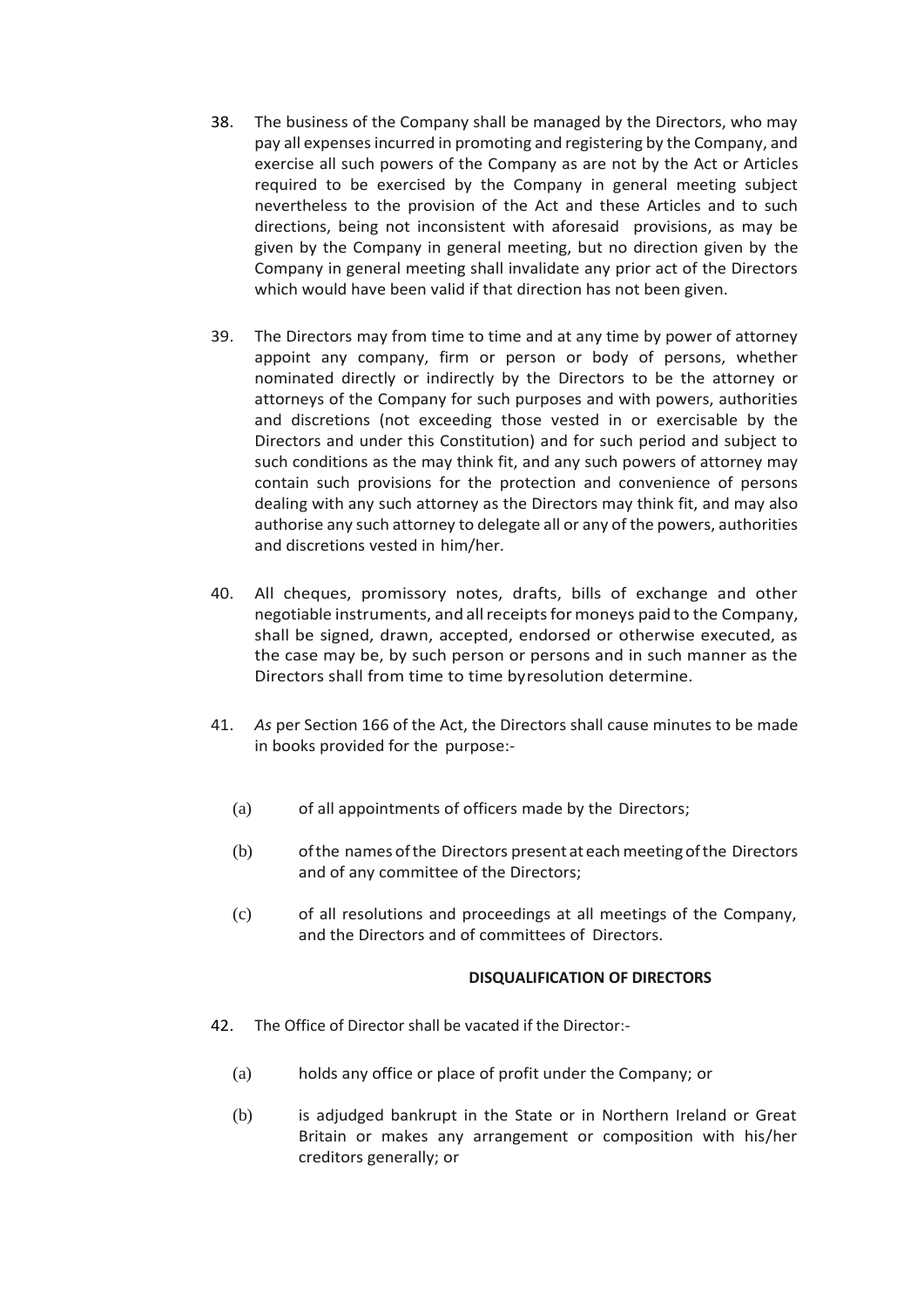- (c) becomes prohibited from being a Director by reason of any order made under Chapter 4 of Part 14 of the Act; or
- (d) becomes of unsound mind; or
- (e) resigns his/her office by notice in writing to the Company; or
- (f) is convicted of an indictable offence unless the Directors otherwise determine; or
- (g) the director is for more than 6 months absent, without the permission of directors, from meetings of the directors held during the period.
- (h) the director either directly or indirectly interested in any contract with the Company and fails to declare the nature of his/her interest in manner required by Section 231 of the Act.

#### **VOTING ON CONTRACTS**

40. A Director may vote in respect of any contract in which he is interested or any matter arising there from.

#### **ROTATION OF DIRECTORS**

- 41. At the first Annual General Meeting of the Company, all the Directorsshall retire from office and at the Annual General Meeting in every subsequent year one-third of the Directors for the time being, or if their number is not three or multiple of three, then the number nearest one-third, shall retire from office.
- 42. The Directors to retire in every year shall by those who have been longest in office since the last election, but as between person who became Directors on the same day, those to retire shall (unless they otherwise agree amongst themselves) be determined by lot.
- 43. The Company, at the meeting at which a Director retires in the manner aforesaid, may fill the vacated office by electing a person thereto, and in default the retiring Director shall, if offering himself /herself for re-election, be deemed to have been re-elected, unless at such meeting it is expressly resolved not to fill such vacated office or unless a resolution for the re- election of such Director has been put to the meeting and lost.
- 44. No person other than a Director retiring at the meeting shall, unless recommended by the Directors, be eligible for re-election to the office of Director at any general meeting unless, not less than three nor more than 21 days before the date appointed for the meeting, there has been left at the office in writing, signed by a Member duly qualified to attend and vote at the meeting for which notice is given, of his/her intention to propose such a person for election,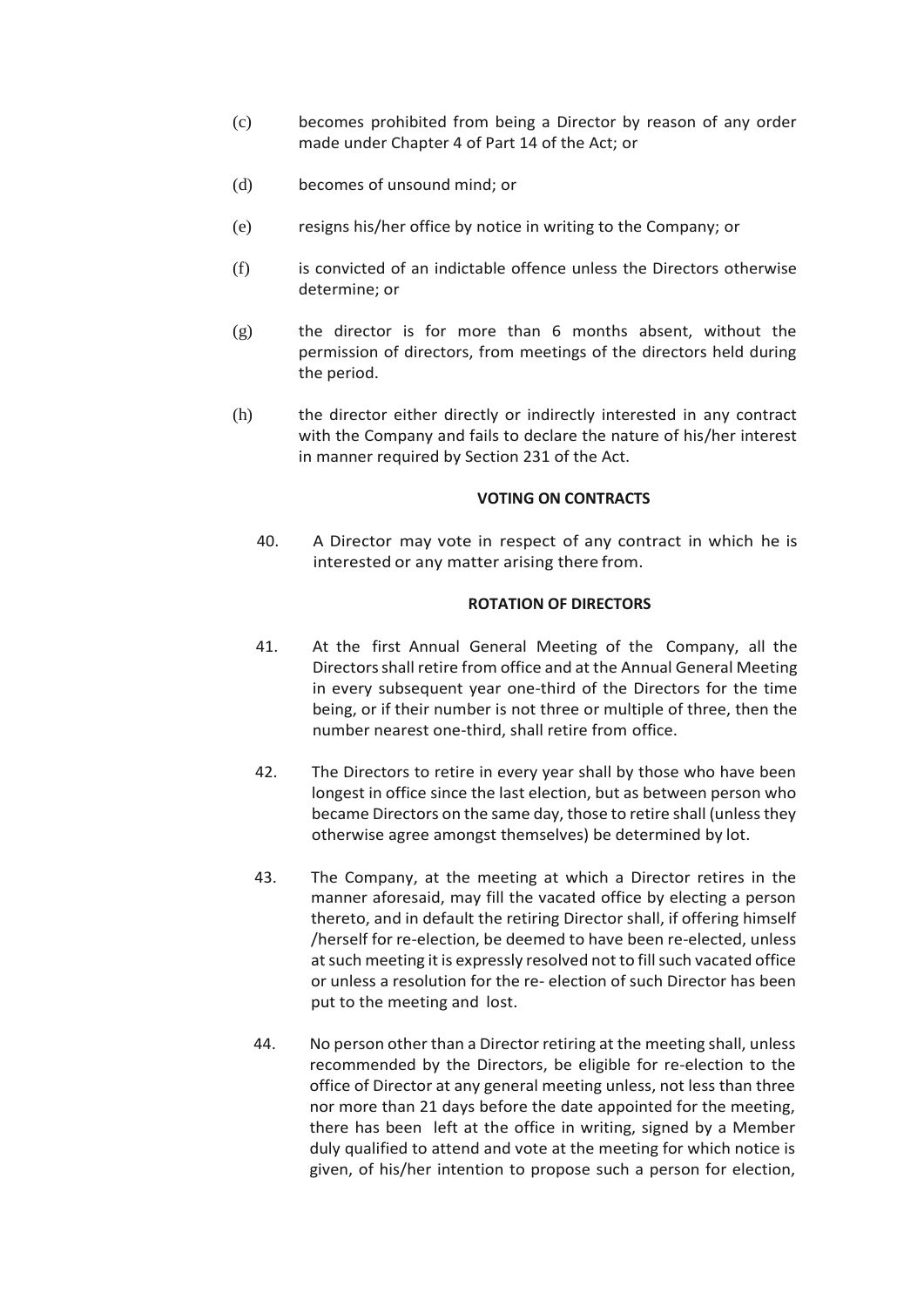and also notice in writing signed by that person of his/her willingness to be elected.

- 45. The Company may from time to time by ordinary resolution increase or reduce the number of Directors, and may also determine in what rotation the increased or reduced number is to go out of office.
- 46. The Directors shall have power at any time, and from time to time, to appoint any person to be a Director either to fill a causal vacancy or as an addition to the existing Directors. Any Director so appointed shall hold office only until the next Annual General Meeting, and shall then be eligible for re-election, but shall not be taken into account in determining the Directors who are to retire by rotation at such meeting.
- 47. The Company may by ordinary resolution of which extended notice given in accordance with Section 142 of the Act remove any Director before the expiration of his/her period of office, notwithstanding anything in these Articlesorinany agreement between the Company and such Director. Such removal shall be without prejudice to any claim such Director may have for damages for breach of any contract of service between him/her and the Company.
- 48. The Company may by ordinary resolution appoint another person in place if a Director removed from office under Article 47.Without prejudice to the powers of the Directors under Article 46 the Company in general meeting may appoint any person to be a Director, either to fill casual vacancy or as additional Director. A person appointed in place of a director so removed or to fill such a vacancy shall be subject to retirement at the same time as if he had become Director on the day on which the Director in whose place he is appointed was last elected a Director.

## **PROCEEDINGS OF DIRECTORS**

- 49. The Directors may meet together for the purposes of business, adjourn and otherwise regulate their meetings as they think fit. Questions arising at any meeting shall be decided by a majority of votes. Where there is any equality of votes, the Chairperson shall have a second or casting vote.A Director may, and the Secretary on the requisition of a Directorshall, at any time summon a meeting of Directors.
- 50. The quorum necessary for the transaction of the business of the Directors may be fixed by the Directors and unless so fixed shall be one third plus one.
- 51. The continuing Directors may act notwithstanding any vacancy in their number but, if and so long as their number is reduced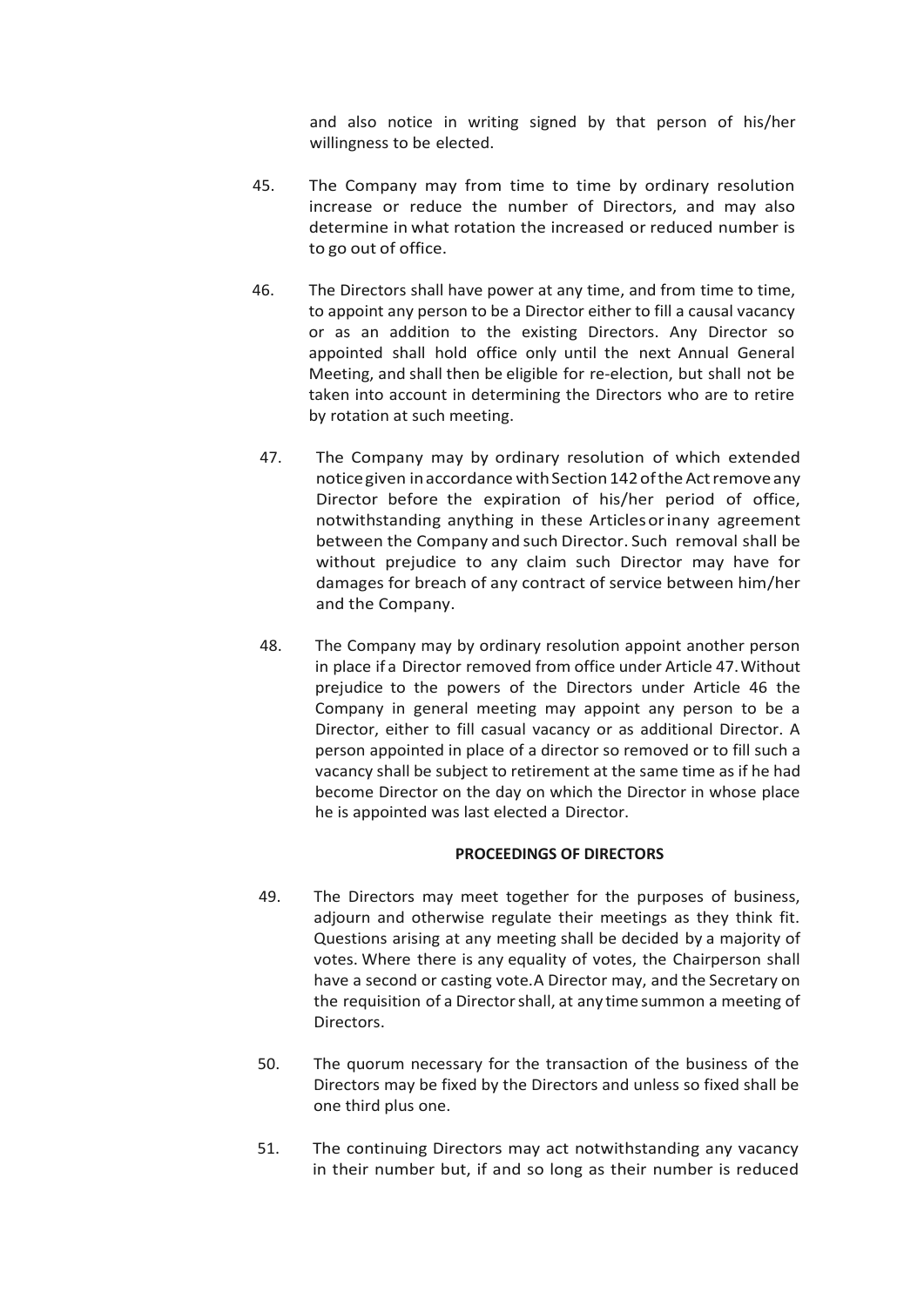below the number fixed by or pursuant to the to the Articles of the Company asthe necessary quorum of Directors, the continuing Directors or Director may act for the purpose of increasing the number of Directors to that number or of summoning a general meeting ofthe Company, but for no other purpose.

- 52. The Directors may elect a Chairperson of their meetings and determine the period for which he is to hold office, but, if no such Chairperson is elected or if at any meeting the Chairperson is not present within five minutes after the time appointed for holding the same, the Directors present may choose one of their number to be Chairperson of the meeting.
- 53. The Directors may delegate any of their powers to committees consisting of such member or members of the Board as they think fit; any committee so formed shall, in exercise of the powers so delegated, conform to any regulations that may be imposed on it by the Directors.
- 54. A committee may elect a Chairperson of its meetings; if no such Chairperson is elected, or if at any meeting the Chairperson is not present within 5 minutes after the time appointed for holding the same, the members present may choose one of their number to be Chairperson of the meeting.
- 55. A committee may meet or adjourn as it thinks proper. Questions arisingatany meetings shall be determined by a majority of votes of the members present, and when there is an equality of votes, the Chairperson shall have a second or casting vote.
- 56. All acts done by any meeting of the Directors or of a committee of Directors or by any person acting as a Director shall, notwithstanding that it is afterwards discovered that there was some defect in the appointment of any such Director or person acting as aforesaid, or that they or any of them were disqualified, be as valid as if every such person had been duly appointed and was qualified to be a Director.
- 57. A resolution in writing, signed by all the Directors for· the time being entitled to receive notice of a meeting of the Directors, shall be valid as if it had been passed at a meeting of the Directors duly convened and held.

## **SECRETARY**

- 58. The Secretary shall be appointed by Directors for such term and upon such conditions as they think fit; and any Secretary so appointed may be removed by them.
- 59. it shall be the duty of the Secretary to conduct the correspondence of the Association. He shall also, subject to the approval of the Board,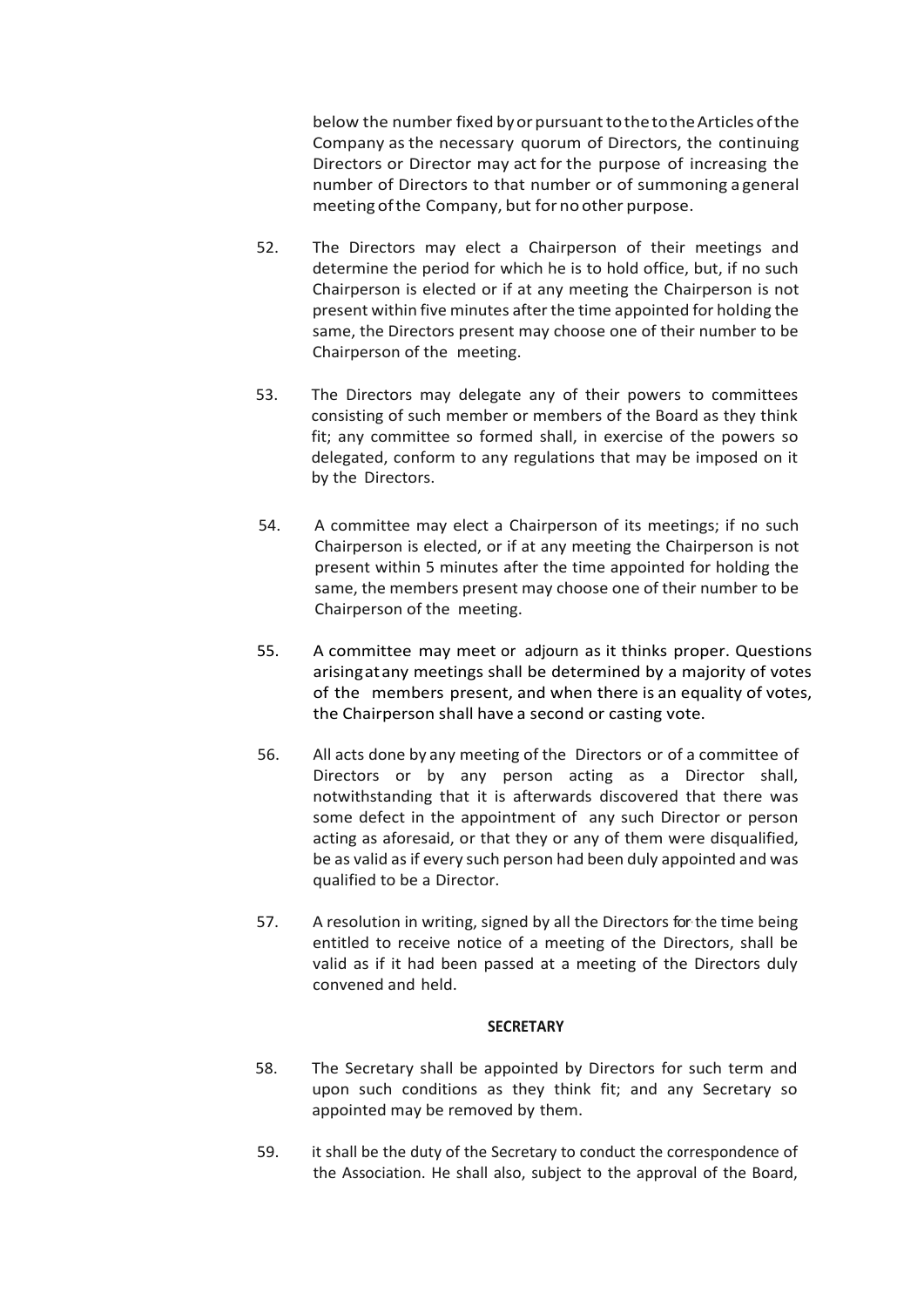engage and be responsible for all persons employed under him/her, and shall generally conduct the business of the Company, under the direction of the Board.

#### **THE SEAL**

60. The seal shall be used only by the authority of the Directors or of a committee of Directors authorised by the Directors in that behalf, and every instrument to which the seal shall be affixed shall be signed by a Director and shall be countersigned by the Secretary or by a second Director or by some other person appointed by the Director for that purpose.

#### **ACCOUNTS**

- 61. The Directors shall cause proper books of accounts to be kept relation to:-
	- (a) all sums of money received and expended by the Company and the matters in respect of which the receipt and expenditure takes place;
	- (b) all sales and purchase of goods by the Company; and
	- (c) the assets and liabilities of the company.
- 62. The books shall be kept at the office or, subject to Section 283 of the Act.At such other place as the Directors think fit, and shall at all reasonable times be open to the inspection of the Directors.
- 63. The Directors shall from time to time determine whether and to what extent and at what times and places and under what conditions or regulations the accounts and books of the company or any of them shall be open to the inspection of members not being Directors, and no member (not being a Director) shall have any right of inspecting any account or book or document except as conferred by statute or authorised by the Directors or by the Company in general meeting.
- 64. The Directors shall from time to time in accordance with the Act cause to be prepared and to be laid before the Annual General Meeting of the Company such profit and loss accounts, balance sheets, group accounts and reports as are required by those Sections to be prepared and laid before the Annual General Meeting of the Company.
- 65. A copy of every balance sheet (including every document required by law to be annexed thereto) which is to be laid before the Annual General Meeting of the Company together with a copy of the Directors' report shall not less than 21days before the date of the Annual General Meeting, besent to every person entitled under the